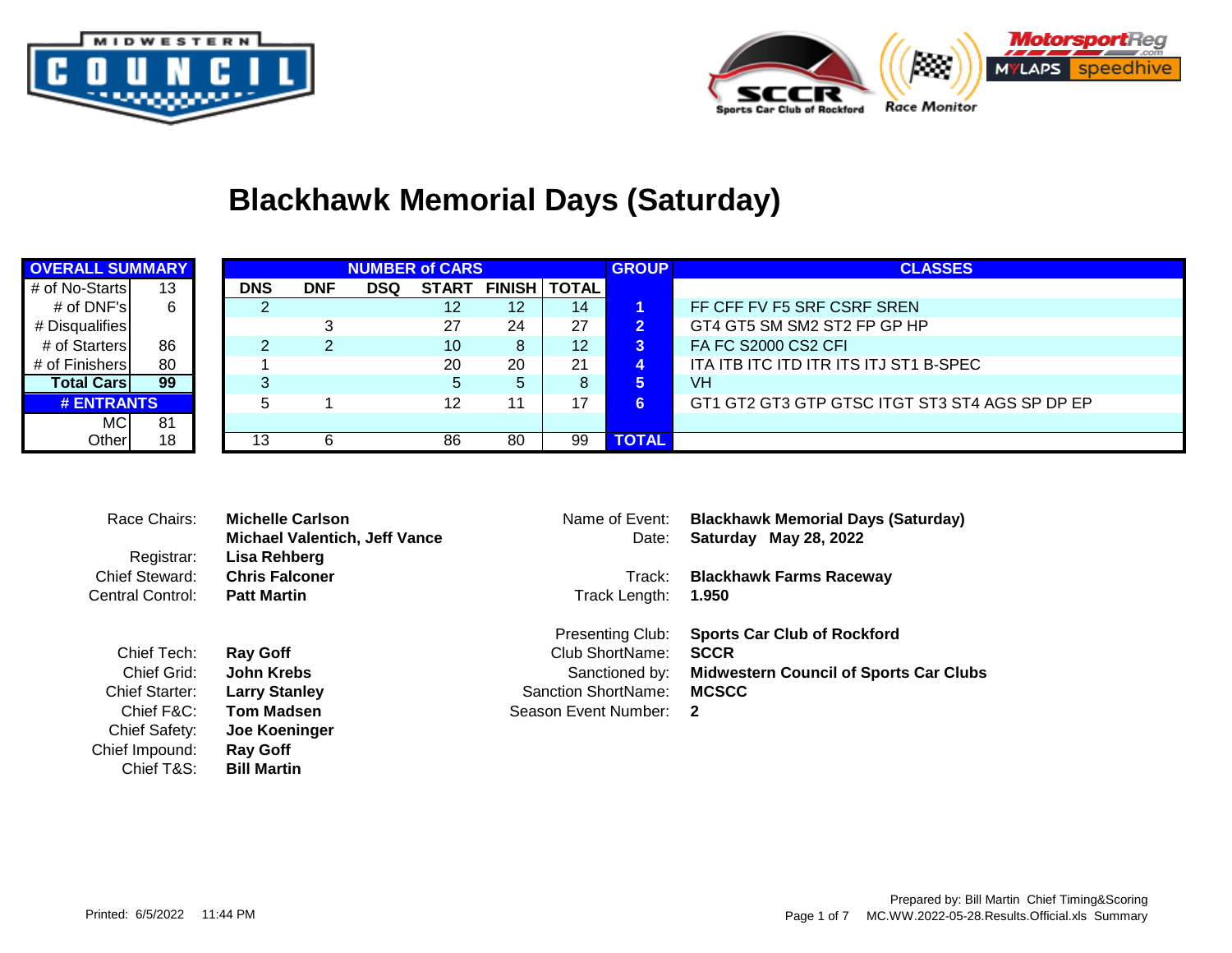presented by **(Saturday)** 



**MotorsportReg** 7373 **MYLAPS** speed

Sports Car Club of Rockford sanctioned by  $\frac{1}{2}$  sports Car Club of Rockford Race Monitor  $\frac{1}{4}$  of No-Starts: 2

|       |                |                              |  |                            |                   |                      |         | Midwestern Council of Sports Car Clubs |                    | <b>Saturday</b>                  |      |                         | # of DNF's:           |             |                                 |              |
|-------|----------------|------------------------------|--|----------------------------|-------------------|----------------------|---------|----------------------------------------|--------------------|----------------------------------|------|-------------------------|-----------------------|-------------|---------------------------------|--------------|
|       |                | <b>FINAL RESULTS - RACE2</b> |  |                            |                   |                      |         |                                        |                    | May 28, 2022                     |      |                         | # of Starters:        |             |                                 |              |
| Group |                |                              |  | FF CFF FV F5 SRF CSRF SREN |                   |                      |         |                                        |                    | <b>Blackhawk Farms Raceway</b>   |      |                         | # of Finishers:<br>12 |             |                                 |              |
| Place |                |                              |  |                            | Start             |                      | N       |                                        |                    | Length: 1.95 mi                  | Prov |                         |                       |             | <b>Total Cars:</b>              | 14           |
| OA .  | CL             | Class                        |  | Car# Driver                |                   | Pos Qual Time Laps R |         | Total Time Fast Time Hometown          |                    |                                  | Pts  | Club                    | License               |             | Car Description                 | Color        |
|       |                | FF.                          |  | 21 Tazio Stefanelli        |                   | 3 1:18.579           | -24     |                                        |                    | 31:15.731 1:16.124 Downing WI    |      | 25 GLSCC                | 160116                | Full        | 14 Spectrum FF1600 black        |              |
| 2     |                | <b>CFF</b>                   |  | 41 R Scott Durbin          |                   | 1:18.119             | 24      |                                        | 31:22.751 1:17.265 | South Holland IL                 |      | 25 NSSCC                | 900014                | Full (Inst) | 77 Tiga FFA                     | green        |
| 3     |                | <b>SRF</b>                   |  | 49 Scott Barr              |                   | 2 1:18.154           | 24      |                                        |                    | 31:23.884 1:17.581 Appleton WI   | 25   | MSCC                    | 030064                | Full (Inst) | 85 Spec Racer Gen3 grabber blue |              |
|       |                | SRF                          |  | 74 Connor Sanda            |                   | 1:24.585             | 23      |                                        | 31:23.668 1:20.110 | Western Springs IL               |      | <b>SCCA CHI</b>         | 215450_4 Full         |             | Spec Racer Gen3 blue/silver     |              |
| 5     |                | <b>CFF</b>                   |  | 88 Benjamin Holzem         | 6                 | 1:22.582             | 23      |                                        | 31:51.767 1:21.941 | Eagle WI                         |      | 20 GLSCC                | 100208                | Full        | 69 Lotus 61 FF                  | yellow       |
| 6     | 3              | <b>SRF</b>                   |  | 3 Ken Peterson             |                   | 1:23.253             | 23      |                                        |                    | 32:01.137 1:20.389 LaCrosse WI   |      | <b>SCCA CHI</b>         | 634533                | Novice      | Spec Racer Gen3 red             |              |
|       |                | <b>CSRF</b>                  |  | 54 Robert Ablard           | 10                | 1:26.062             | 23      |                                        |                    | 32:28.335 1:23.525 Neenah WI     |      | <b>SCCA MILW 111705</b> |                       | Full        | Spec Racer Ford                 | red/white    |
| 8     |                | <b>SREN</b>                  |  | 24 Alan Cameron            | 11                | 1:26.302             | 23      |                                        | 32:29.354 1:22.921 | Elgin IL                         | 25   | <b>NSSCC</b>            | 840005                | Full        | 85 Spec Racer Renau blue/white  |              |
| 9     | 3              | <b>CFF</b>                   |  | 8 Thomas Derken            | 8                 | 1:24.112             | -22     |                                        |                    | 31:41.719 1:24.152 Barrington IL |      | 16 NSSCC                | 160213                | Full        | 73 Dulon MP17A                  | red          |
| 10    |                | <b>FV</b>                    |  | 33 Paul Fichter            | $12 \overline{ }$ | 1:28.143             | -21     |                                        |                    | 31:49.719 1:27.234 Hinsdale IL   | 25   | <b>NSSCC</b>            | 210117                | Full        | 80 Zink Z-18                    | blue         |
| 11    |                | 2 FV                         |  | David Fichter              | 13                | 1:32.189             | 20      |                                        |                    | 31:42.506 1:32.818 Oak Brook IL  |      | 20 NSSCC                | 040003                | Full        | 94 Womer EV-3                   | brown        |
| 12    | $\overline{2}$ | <b>FF</b>                    |  | 10 Glenn Rhoades           | 14                |                      | $12 *$  |                                        | 16:11.966 1:18.082 | Morton OH                        |      | <b>SCCA</b>             | 236234 1              | Full        | 00 Mygale S-01                  | white/red    |
|       | <b>DNS</b>     | <b>SRF</b>                   |  | 06 Dave Tatge              | 4                 | 1:19.672             |         |                                        |                    | Glenview IL                      |      | <b>SCCA CHI</b>         | 444834                | Full        | Spec Racer Gen3 black           |              |
|       | <b>DNS</b>     | SRF                          |  | 65 Robert Lojkovic         | 5                 | 1:19.939             | $\star$ |                                        |                    | Winnetka IL                      |      | <b>SCCA CHI</b>         | 322887_1              | Full        | 94 Spec Racer Ford              | purple/green |

Provisional: 2:10 pm Final: 2:40pm



**MIDWESTERN**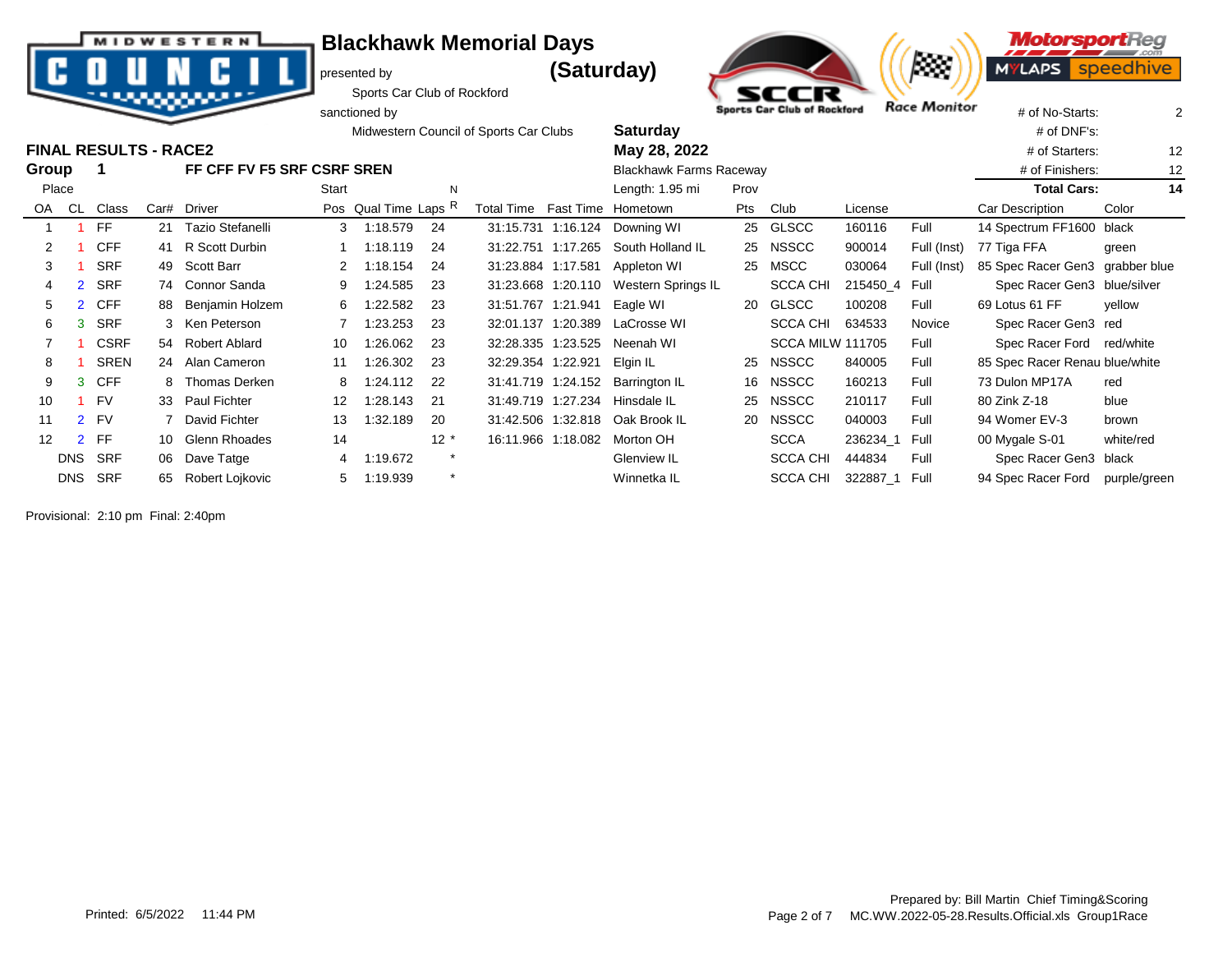presented by **(Saturday)** 



**MotorsportReg** ,,,,,, **MYLAPS** speedhive

Sports Car Club of Rockford

|                |                |                              |      |                             |              |                      |         | Midwestern Council of Sports Car Clubs |                    | <b>Saturday</b>                |             |                        |         |             | # of DNF's:             | 3             |
|----------------|----------------|------------------------------|------|-----------------------------|--------------|----------------------|---------|----------------------------------------|--------------------|--------------------------------|-------------|------------------------|---------|-------------|-------------------------|---------------|
|                |                | <b>FINAL RESULTS - RACE2</b> |      |                             |              |                      |         |                                        |                    | May 28, 2022                   |             |                        |         |             | # of Starters:          | 27            |
| Group          |                | $\mathbf{2}$                 |      | GT4 GT5 SM SM2 ST2 FP GP HP |              |                      |         |                                        |                    | <b>Blackhawk Farms Raceway</b> |             |                        |         |             | # of Finishers:         | 24            |
| Place          |                |                              |      |                             | <b>Start</b> |                      | N       |                                        |                    | Length: 1.95 mi                | Prov        |                        |         |             | <b>Total Cars:</b>      | 27            |
|                | OA CL          | Class                        | Car# | <b>Driver</b>               |              | Pos Qual Time Laps R |         | Total Time Fast Time Hometown          |                    |                                | Pts         | Club                   | License |             | Car Description         | Color         |
| -1             |                | ST <sub>2</sub>              | 111  | <b>Jared Cromas</b>         |              | 1:21.845             | 22      |                                        | 30:28.514 1:21.444 | West Chicago IL                |             | 25 SCSCC               | 040017  | Full        | 00 Honda S2000          | red           |
| 2              | $\overline{2}$ | ST <sub>2</sub>              | 60   | <b>Matthew Gerdisch</b>     | 2            | 1:22.037             | 22      |                                        | 30:29.942 1:21.733 | Meguon WI                      |             | 20 GLSCC               | 090202  | Full        | 17 Mazda MX-5           | white         |
| 3              | 3              | ST <sub>2</sub>              | 24   | <b>Brandon Steinhauer</b>   | 4            | 1:22.920             | 22      |                                        | 30:34.385 1:21.821 | Mukwonago WI                   |             | 16 GLSCC               | 180107  | Full        | 91 Mazda Miata          | white         |
| 4              |                | <b>FP</b>                    | 10   | <b>Christopher Thornton</b> | 3            | 1:22.837             | 22      |                                        | 31:05.620 1:22.981 | Lockport IL                    | 25          | <b>SCSCC</b>           | 040036  | Provisional | 90 Acura Integra        | gold          |
| 5              |                | <b>SM</b>                    | 62   | Jonathan Cullis             | 5            | 1:23.810             | 22      |                                        | 31:08.762 1:23.870 | Mundelein IL                   | 25          | <b>NSSCC</b>           | 210004  | Full        | 99 Mazda Miata          | silver/black  |
| 6              | $\overline{2}$ | <b>SM</b>                    | 126  | Adam Kearns                 | 6            | 1:24.275             | 22      |                                        | 31:11.001 1:23.882 | Chicago IL                     | 20          | CSCC                   | 200108  | Full        | 99 Mazda Miata          | grey          |
| $\overline{7}$ | 4              | ST <sub>2</sub>              | 68   | <b>Gregory Scrine</b>       |              | 1:25.298             | 22      |                                        |                    | 31:31.507 1:24.702 Wilmette IL |             | 13 NSSCC               | 080107  | Full        | 99 Mazda Miata          | black         |
| 8              | 3              | <b>SM</b>                    | 55   | Jack Gold (berger)          | 8            | 1:24.942             | 22      |                                        | 31:32.194 1:24.674 | Deerfield IL                   |             | <b>SCCA CHI</b>        | 632716  | Full        | 00 Mazda Miata          | orange        |
| 9              | 4              | <b>SM</b>                    | 23   | <b>Tim Schreyer</b>         | 12           | 1:25.710             | 22      |                                        | 31:32.521 1:24.361 | Dubuque IA                     |             | <b>SCCA GRR 528866</b> |         | Full        | 92 Mazda Miata          | red           |
| 10             | 5              | <b>SM</b>                    | 14   | <b>Bruce Szczech</b>        | 11           | 1:25.483             | 22      |                                        | 31:42.883 1:25.307 | Madison WI                     |             | 10 MSCC                | 990034  | Full (Inst) | 91 Mazda Miata          | white         |
| 11             |                | SM <sub>2</sub>              | 17   | <b>Paul Gilbert</b>         | 13           | 1:25.826             | 21      |                                        | 30:30.385 1:25.782 | Davenport IA                   | 25          | <b>SCSCC</b>           | 210002  | Full        | 95 Mazda Miata          | black         |
| 12             | 6              | <b>SM</b>                    | 37   | <b>Austin Pearce</b>        |              | 1:24.750             | 21      |                                        | 30:38.410 1:24.595 | Dunlap IL                      | 8           | SCCR                   | 210110  | <b>MPL</b>  | 95 Mazda Miata          | black         |
| 13             | $\overline{7}$ | <b>SM</b>                    | 58   | Jason Pearce                | 18           | 1:26.657             | 21      |                                        | 30:47.501 1:26.018 | Dunlap IL                      | $7^{\circ}$ | <b>SCCR</b>            | 160112  | Full        | 99 Mazda Miata          | black         |
| 14             | $\overline{2}$ | SM <sub>2</sub>              | 81   | Jason Martin                | 15           | 1:26.402             | 21      |                                        | 30:47.545 1:25.822 | <b>River Grove IL</b>          |             | 20 SCSCC               | 130101  | Full        | 90 Mazda Miata          | orange/purple |
| 15             | 3              | SM <sub>2</sub>              | 124  | <b>Peter Leonteos</b>       | 14           | 1:26.344             | 21      |                                        | 30:51.258 1:26.376 | Elk Grove Village IL           |             | 16 NSSCC               | 210104  | Full        | 90 Mazda Miata          | blue          |
| 16             | 5              | ST <sub>2</sub>              | 142  | <b>Rich Friman</b>          | 17           | 1:26.516             | 21      |                                        | 30:53.183 1:25.455 | New Berlin WI                  |             | 10 GLSCC               | 160002  | Full (Inst) | 90 BMW 325i             | black         |
| 17             | 4              | SM <sub>2</sub>              | 92   | John Haluska                | 16           | 1:26.421             | 21      |                                        | 30:53.412 1:26.137 | West Des Moines IA             |             | 13 SCCR                | 210103  | Full        | 94 Mazda Miata          | black         |
| 18             | 5              | SM <sub>2</sub>              | 67   | Sam Arndt                   | 19           | 1:26.855             | 21      |                                        | 31:12.619 1:27.575 | Monona WI                      |             | 10 MSCC                | 200101  | Full        | 90 Mazda Miata          | red           |
| 19             | 6              | SM <sub>2</sub>              | 77   | Tim Palmisano               | 23           | 1:28.185             | 21      |                                        | 31:40.341 1:28.053 | Lemont IL                      |             | 8 CSCC                 | 170202  | Full        | 96 Mazda Miata          | red           |
| 20             | $\overline{7}$ | SM <sub>2</sub>              |      | 54 Bruce Vollbrecht         | 21           | 1:27.098             | 20      |                                        | 30:30.467 1:29.016 | Menomonee Falls W              |             | 7 GLSCC                | 740149  | Full (Inst) | 92 Mazda Miata          | black         |
| 21             | 8              | <b>SM</b>                    | 177  | Luke Meiborg                | 24           | 1:31.547             | 20      |                                        | 31:13.629 1:28.885 | Roscoe IL                      |             | 6 GLSCC                | 220112  | <b>MPL</b>  | 99 Mazda Miata          | white         |
| 22             | -1             | GP                           | 51   | Mike Hynes                  | 26           | 1:31.737             | 20      |                                        | 31:54.826 1:32.555 | Goodfield IL                   |             | 25 SCCR                | 170113  | Full        | 76 Fiat X1/9            | red           |
| 23             |                | GT <sub>4</sub>              | 91   | Lauren Wessel               | 25           | 1:31.566             | 19      |                                        | 30:42.438 1:32.994 | Waukesha WI                    |             | 25 GLSCC               | 200114  | Full        | 94 Fiat 131             | red/white     |
| 24             | $\overline{2}$ | GP                           | 48   | Dan Meyer                   | 27           | 1:33.973             | $12*$   |                                        | 19:31.248 1:34.741 | Batavia IL                     |             | 20 CSCC                | 210106  | Novice      | 84 VW Rabbit            | white         |
|                | <b>DNF</b>     | <b>SM</b>                    | 78   | Steven Lanzer               | 10           | 1:25.408             | $9 *$   |                                        | 13:05.327 1:25.302 | Roscoe IL                      |             | <b>SCCA BVR 555627</b> |         | Full        | 99 Mazda Miata          | red/blue      |
|                | <b>DNF</b>     | ST <sub>2</sub>              | 34   | <b>Gerald W Winston</b>     | 20           | 1:26.908             | $\star$ | 0:03.990                               |                    | Chicago IL                     |             | 2 NSSCC                | 190124  | Full        | 06 Mazda Miata MX-5 red |               |
|                | <b>DNF</b>     | SM <sub>2</sub>              | 125  | <b>Todd Montgomery</b>      | 22           | 1:27.603             | $\star$ | 0:04.313                               |                    | Monroe WI                      |             | 2 MSCC                 | 950038  | Full        | 92 Mazda Miata          | yellow        |

Provisional: 2:50 pm Official: 3:20pm

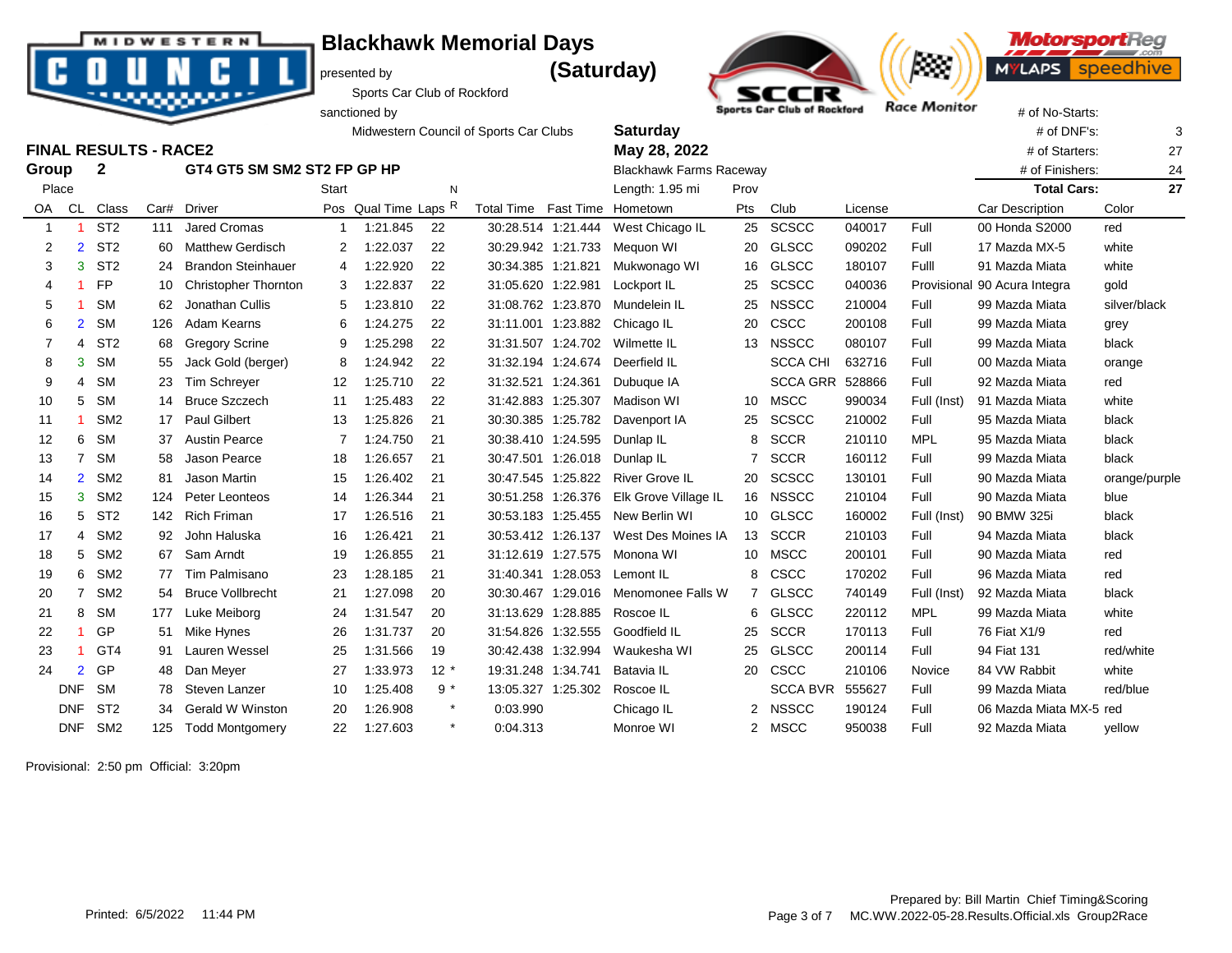

presented by **(Saturday)** 





Sports Car Club of Rockford sanctioned by  $\frac{1}{2}$  sports Car Club of Rockford Race Monitor  $\frac{1}{4}$  of No-Starts:  $\frac{2}{3}$ 

|       |            |                              |      |                            |       |                      |         | Midwestern Council of Sports Car Clubs | <b>Saturday</b>                  |            |                 |         |             | $#$ of DNF's:                   |              |
|-------|------------|------------------------------|------|----------------------------|-------|----------------------|---------|----------------------------------------|----------------------------------|------------|-----------------|---------|-------------|---------------------------------|--------------|
|       |            | <b>FINAL RESULTS - RACE2</b> |      |                            |       |                      |         |                                        | May 28, 2022                     |            |                 |         |             | # of Starters:                  | 10           |
| Group |            | 3                            |      | <b>FA FC S2000 CS2 CFI</b> |       |                      |         |                                        | <b>Blackhawk Farms Raceway</b>   |            |                 |         |             | # of Finishers:                 | 8            |
| Place |            |                              |      |                            | Start |                      | N       |                                        | Length: 1.95 mi                  | Prov       |                 |         |             | <b>Total Cars:</b>              | 12           |
| OA.   | <b>CL</b>  | Class                        | Car# | Driver                     |       | Pos Qual Time Laps R |         | Total Time                             | Fast Time Hometown               | <b>Pts</b> | Club            | License |             | Car Description                 | Color        |
|       |            | FC                           |      | 41 R Scott Durbin          |       | 2 1:13.249           | 22      | 30:52.238 1:18.370                     | South Holland IL                 |            | 25 NSSCC        | 900014  | Full (Inst) | 90 VanDiemen RF90               | vellow       |
|       |            | <b>DSR</b>                   | 24   | <b>Matthew Cutter</b>      |       | 1:11.201             | 22      | 31:28.389 1:18.281                     | Sterling IL                      |            | 25 NSSCC        | 000076  | Full        | 07 Prince LSR                   | red          |
| 3     |            | <b>FC</b>                    |      | 76 Patrick Baker           | 3     | 1:13.447             | 22      | 31:29.255 1:17.697                     | Carv IL                          | 20         | <b>NSSCC</b>    | 220102  | Novice      | 90 Reynard FC                   | black        |
| 4     |            | S2000                        |      | 25 Ron Soave               | 5     | 1:15.366             | 22      | 32:18.898 1:19.303                     | Roscoe IL                        | 25         | <b>SCCR</b>     | 020057  | Full (Inst) | 85 Lola T-598                   | blue         |
| 5     |            | S2000                        |      | 46 Raymond Hoeper          | 6     | 1:15.502             | 22      | 32:23.382 1:19.673                     | Neenah WI                        |            | 20 NSSCC        | 920019  | Full        | 86 Lola T-598                   | black        |
| 6     |            | CS <sub>2</sub>              |      | 28 Rob Woelfle             |       | 1.15.503             | -20     | 30:54.842 1:26.061                     | Brooklyn WI                      |            | 25 MSCC         | 060111  | Full        | 82 Royale S2000M                | blue         |
|       |            | 2 CS <sub>2</sub>            | 81   | Mark D'Ambrosio            | 8     | 1:16.916             | 18      |                                        | 31:27.280 1:23.964 Glen Ellyn IL |            | 20 NSSCC        | 180100  | Full        | 85 Tiga SC85                    | black/red    |
| 8     |            | <b>DSR</b>                   | 77   | Mark Coombs                |       | 1:15.098             | $11*$   | 14:44.170 1:16.554                     | Chicago IL                       |            | <b>SVRA</b>     | 8221    | Vintage     | 90 Lola T-90/90                 | white        |
|       | <b>DNF</b> | CS <sub>2</sub>              | 8.   | Maxwell Whitaker           | 10    |                      | $8*$    | 11:09.197 1:17.603                     | Mundelein IL                     |            | 2 NSSCC         | 180116  | Full        | 84 Tiga SC84                    | yellow/black |
|       | <b>DNF</b> | <b>FA</b>                    | 66   | James Larkin               | 12    |                      | $8*$    | 12:43.037 1:32.155                     | Towanda IL                       |            | 2 SCCR          | 130112  | Full        | 79 Lola T-620 SVee              | red          |
|       | <b>DNS</b> | UNR3                         |      | 6 Dave Tatge               | 9     |                      | $\star$ |                                        | Glenview IL                      |            | <b>SCCA CHI</b> | 444834  | Full        | 21 Spec Racer Gen3 black        |              |
|       |            | DNS UNR3                     | 65   | Robert Lojkovic            | 11    |                      |         |                                        | Winnetka IL                      |            | SCCA CHI        | 322887  | Full        | 94 Spec Racer Gene purple/green |              |

Provisional: 3:35 pm Final: 4:05pm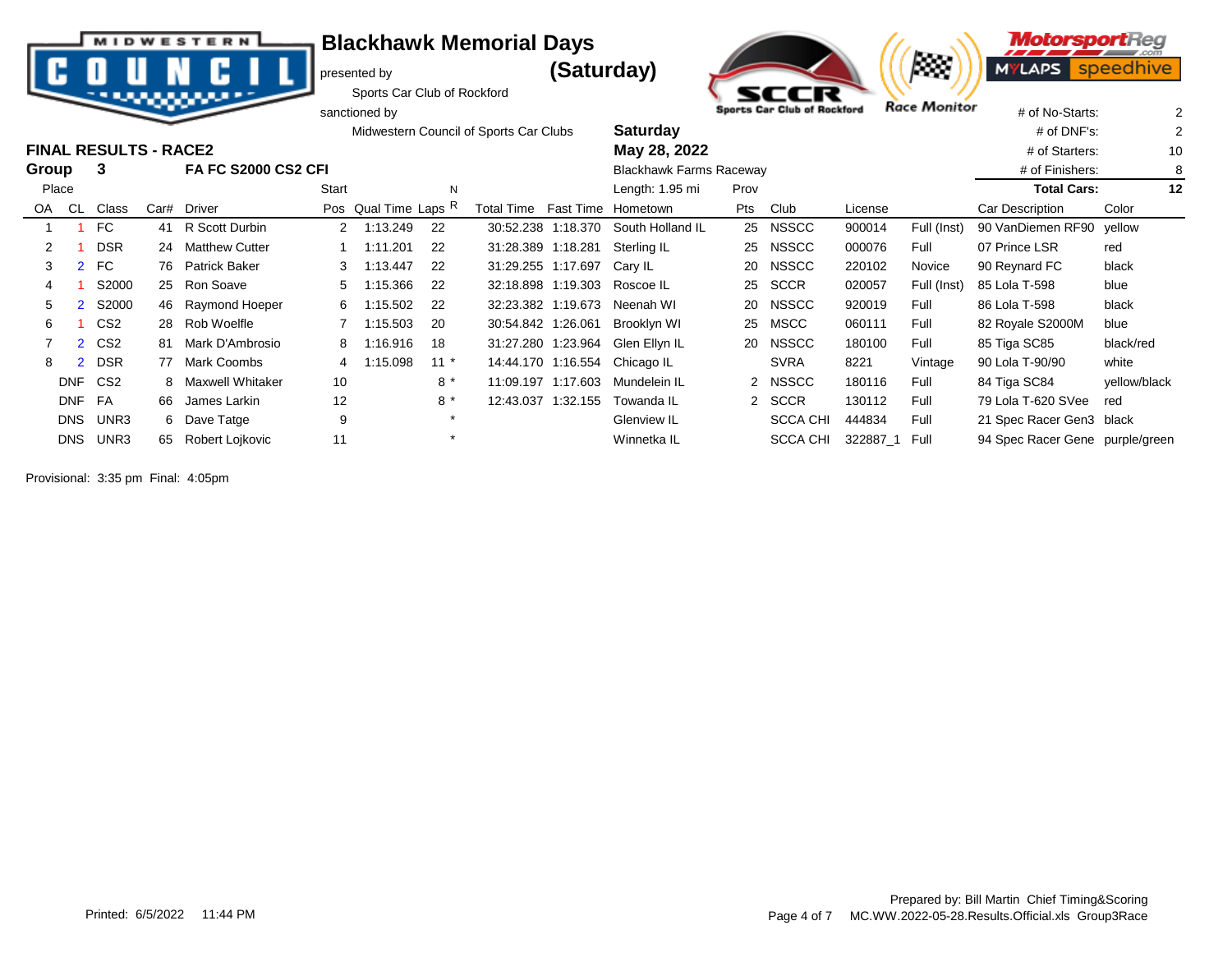presented by **(Saturday)** 



**MotorsportReg** ---**MYLAPS** speed



Sports Car Club of Rockford sanctioned by  $\frac{1}{2}$  sports Car Club of Rockford Race Monitor  $\frac{1}{4}$  of No-Starts: 1

|                   |                |                              |     |                                        |       |                      |         | Midwestern Council of Sports Car Clubs |                    | <b>Saturday</b>                |      |                 | # of DNF's:     |                      |                    |                |
|-------------------|----------------|------------------------------|-----|----------------------------------------|-------|----------------------|---------|----------------------------------------|--------------------|--------------------------------|------|-----------------|-----------------|----------------------|--------------------|----------------|
|                   |                | <b>FINAL RESULTS - RACE2</b> |     |                                        |       |                      |         |                                        |                    | May 28, 2022                   |      |                 |                 | # of Starters:<br>20 |                    |                |
| Group             |                | 4                            |     | ITA ITB ITC ITD ITR ITS ITJ ST1 B-SPEC |       |                      |         |                                        |                    | <b>Blackhawk Farms Raceway</b> |      |                 | # of Finishers: | 20                   |                    |                |
| Place             |                |                              |     |                                        | Start |                      | N       |                                        |                    | Length: 1.95 mi                | Prov |                 |                 |                      | <b>Total Cars:</b> | 21             |
| OA                | CL             | Class                        |     | Car# Driver                            |       | Pos Qual Time Laps R |         | Total Time Fast Time Hometown          |                    |                                | Pts  | Club            | License         |                      | Car Description    | Color          |
| 1                 |                | <b>ITA</b>                   | 23  | <b>Tim Schrever</b>                    | 4     | 1:25.392             | 20      | 30:52.053 1:25.459                     |                    | Dubuque IA                     |      | <b>SCCA GRR</b> | 528866          | Full                 | 92 Mazda Miata     | red            |
| 2                 |                | ITJ                          | 18  | Dan Bartels                            |       | 1:20.629             | 20      |                                        | 31:04.157 1:22.293 | Mukwonago WI                   |      | 25 GLSCC        | 220103          | Novice               | 91 Honda CRX       | white          |
| 3                 | $\overline{2}$ | <b>ITA</b>                   | 37  | <b>Austin Pearce</b>                   | 2     | 1:24.314             | 20      |                                        | 31:26.574 1:25.956 | Dunlap IL                      | 20   | <b>SCCR</b>     | 210110          | <b>MPL</b>           | 95 Mazda Miata     | black          |
| 4                 | 3              | <b>ITA</b>                   | 58  | Jason Pearce                           | 8     | 1:26.556             | 20      | 31:31.227                              | 1:26.400           | Dunlap IL                      |      | 16 SCCR         | 160112          | Full                 | 99 Mazda Miata     | black          |
| 5                 | 4              | <b>ITA</b>                   | 55  | Jack Gold (berger)                     | 7     | 1:26.186             | 20      |                                        | 31:47.396 1:26.212 | Deerfield IL                   |      | <b>SCCA CHI</b> | 632716          | Full                 | 00 Mazda Miata     | orange         |
| 6                 | 5              | ITA                          | 126 | <b>Tyler Hintz</b>                     | 5     | 1.25.448             | 20      |                                        | 31:47.633 1:26.277 | Hickory Hills IL               |      | 10 CSCC         | 160206          | Novice               | 99 Mazda Miata     | grey           |
|                   |                | <b>ITB</b>                   | 38  | <b>Steve Burns</b>                     | 12    | 1:29.106             | 20      | 31:48.389                              | 1:28.523           | Ottawa IL                      | 25   | <b>NSSCC</b>    | 900046          | Full (Inst)          | 86 Toyota MR2      | red            |
| 8                 | 6              | <b>ITA</b>                   | 196 | Fred Marano                            | 15    | 1:30.446             | 19      |                                        | 30:53.753 1:29.833 | Addison IL                     | 8    | CSCC            | 200109          | Full                 | 90 Honda CRX       | red/white      |
| 9                 |                | <b>ITS</b>                   | 142 | <b>Rich Friman</b>                     | 6     | 1:25.845             | 19      |                                        | 30:54.349 1:29.642 | New Berlin WI                  |      | 25 GLSCC        | 160002          | Full (Inst)          | 90 BMW 325i        | black          |
| 10                |                | ST <sub>1</sub>              | 118 | Eric Kwasigroh                         | 13    | 1:29.199             | 19      |                                        | 31:08.296 1:29.676 | East Peoria IL                 | 25   | SCCR            | 120207          | Full                 | 96 BMW Z3          | white          |
| 11                |                | <b>ITA</b>                   | 67  | Nicholas Schultz                       | 10    | 1:27.405             | 19      |                                        | 31:08.574 1:29.996 | Verona WI                      |      | <b>MSCC</b>     | 200113          | Novice               | 90 Mazda Miata     | red            |
| $12 \overline{ }$ | 8              | <b>ITA</b>                   | 81  | Eric Griesinger                        | 11    | 1:28.412             | 19      |                                        | 31:09.135 1:30.955 | Plainfield IL                  |      | <b>SCCA CHI</b> | 54811 3         | Full                 | 90 Mazda Miata     | orange/purple  |
| 13                |                | <b>B-SPEC</b>                | 16  | Graham Ashby                           | 16    | 1:30.543             | 19      |                                        | 31:24.694 1:31.782 | Lakeland MN                    |      | 25 MSCC         | 970018          | Full                 | 12 Mazda 2         | green          |
| 14                | 2 <sup>1</sup> | <b>ITS</b>                   | 168 | Frank Zimmerman                        | 9     | 1:27.154             | 19      |                                        | 31:26.941 1:27.857 | Libertyville IL                | 20   | <b>NSSCC</b>    | 220122          | Novice               | 89 BMW 325is       | white          |
| 15                | -1             | <b>ITC</b>                   |     | 77 Chris J Bene'                       | 14    | 1:30.360             | 19      |                                        | 31:39.892 1:30.319 | Joliet IL                      | 25   | <b>SCSCC</b>    | 930052          | Full                 | 72 Datsun PL510    | yellow         |
| 16                |                | $2$ ITJ                      | 5   | Michael Rankin                         | 19    | 1:35.139             | 19      | 31:46.876 1:31.968                     |                    | Mundelein IL                   | 20   | MSCC            | 650068          | Full                 | 92 Nissan NX2000   | red/white/blue |
| 17                |                | <b>ITD</b>                   | 00  | Nicole Krueger                         | 18    | 1:33.910             | 18      | 30:58.940 1:35.661                     |                    | <b>Burlington WI</b>           | 25   | <b>LSCC</b>     | 020024          | Full                 | 79 Ford Fiesta     | blue/silver    |
| 18                | 3              | <b>ITJ</b>                   |     | Michael Pignotti                       | 20    | 1:36.409             | 18      | 31:17.458 1:38.987                     |                    | Elgin IL                       | 16   | <b>SCCR</b>     | 220114          | Novice               | 83 Jaguar XJS      | Union Jack     |
| 19                | $\overline{2}$ | <b>ITB</b>                   | 11  | Michael Donlan                         | 21    |                      | 18      | 31:59.969                              | 1:37.366           | Mackinaw IL                    | 20   | <b>NSSCC</b>    | 930053          | Full                 | 87 Toyota MR2      | dark blue      |
| 20                | 3              | <b>ITB</b>                   | 10  | <b>Brian Donlan</b>                    | 17    | 1:31.729             | 14      | 31:56.686 1:31.834                     |                    | Schaumburg IL                  | 16   | <b>NSSCC</b>    | 100108          | Full                 | 87 Toyota MR2      | white/blue     |
|                   | <b>DNS</b>     | ITA                          | 68  | <b>Gregory Scrine</b>                  | 3     | 1:24.744             | $\star$ |                                        |                    | Wilmette IL                    | 1.   | <b>NSSCC</b>    | 080107          | Full                 | 99 Mazda Miata     | black          |

Provisional: 4:15 pm Final: 4:45pm

Car 58 scored manually due to no transponder signal. Lap times will be inaccurate.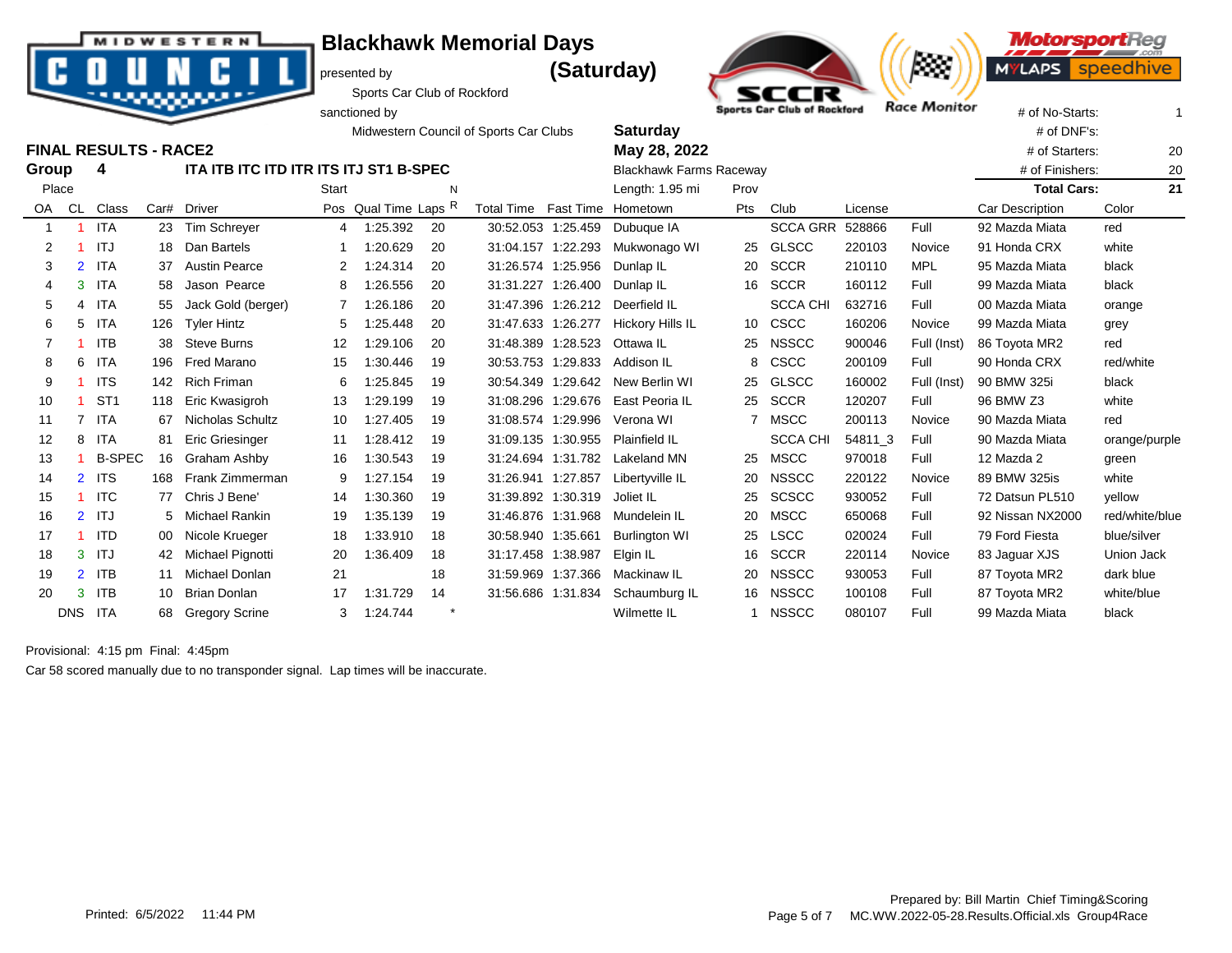|  |  | <b>MIDWESTERN</b> |  |
|--|--|-------------------|--|
|  |  |                   |  |
|  |  |                   |  |
|  |  |                   |  |
|  |  |                   |  |

presented by **(Saturday)** 







|       |               |                              | --   |                     |       | sanctioned by        |         |                                        |                                |      | Sports Car Club of Rockford |         | <b>NGCE INIONICO</b> | # of No-Starts:                     |            | 3 |
|-------|---------------|------------------------------|------|---------------------|-------|----------------------|---------|----------------------------------------|--------------------------------|------|-----------------------------|---------|----------------------|-------------------------------------|------------|---|
|       |               |                              |      |                     |       |                      |         | Midwestern Council of Sports Car Clubs | <b>Saturday</b>                |      |                             |         |                      | $#$ of DNF's:                       |            |   |
|       |               | <b>FINAL RESULTS - RACE2</b> |      |                     |       |                      |         |                                        | May 28, 2022                   |      |                             |         |                      | # of Starters:                      |            | 5 |
| Group |               | -5                           |      | VH                  |       |                      |         |                                        | <b>Blackhawk Farms Raceway</b> |      |                             |         |                      | # of Finishers:                     |            |   |
| Place |               |                              |      |                     | Start |                      | N       |                                        | Length: 1.95 mi                | Prov |                             |         |                      | <b>Total Cars:</b>                  |            | 8 |
| OA.   | CL            | Class                        | Car# | Driver              |       | Pos Qual Time Laps R |         | Total Time Fast Time Hometown          |                                | Pts  | Club                        | License |                      | Car Description                     | Color      |   |
|       |               | VH                           |      | 8 Jeffrey Feldman   | 6     |                      | 21      | 30:32.362 1:22.279                     | Highland Park IL               |      | <b>NSSCC</b>                | 060116  | Full                 | 72 Bobsy SR6 (CSR) white            |            |   |
| 2     | $\mathcal{P}$ | VH.                          |      | 25 John Wheeler     | 2     | 1:27.657             | -21     | 30:56.295 1:27.040                     | Deerfield IL                   |      | <b>NSSCC</b>                | 940009  | Full (Inst)          | 74 Alfa Romeo GTV                   | blue/white |   |
| 3     |               | 3 VH                         |      | 36 John Saccameno   |       |                      | 20      |                                        | 31:54.228 1:33.746 Roselle IL  |      | <b>NSSCC</b>                | 980008  | Full (Inst)          | 72 BMW 2002                         | white      |   |
|       |               | VH                           |      | 31 David Bralich    |       | 1:27.963             | $15*$   | 22:59.954 1:30.359                     | Streamwood IL                  |      | <b>NSSCC</b>                | 010044  | Full                 | 70 MG B                             | <b>BRG</b> |   |
| 5     | 5             | VH                           | 189  | Glenn Stazak        |       | 1:25.133             | $13*$   | 19:13.211 1:27.048                     | Batavia IL                     |      | <b>NSSCC</b>                | 100124  |                      | Prov (Inst) 70 Porsche 914/6        | silver     |   |
|       | DNS           | VH                           |      | 4 Richard Kneubuehl |       | 4 1:31.154           | $\ast$  |                                        | Rockford IL                    |      | <b>SCCR</b>                 | 920045  | Full                 | 75 Ferrari Dino 308 G blue          |            |   |
|       |               | DNS VH                       |      | 2 Mark Atkinson     | 5     | 1:33.066             | $\star$ |                                        | Robbinsdale MN                 |      | <b>NSSCC</b>                | 060112  |                      | Provisional 87 Toyota Supra         | red/white  |   |
|       | <b>DNS</b>    | VH                           | 68.  | John K Malmquist    | 8     |                      | $\star$ |                                        | Madison WI                     |      | SCCA MILW 289164            |         | Full                 | 69 Chev Corvette Cou red/white/blue |            |   |

Provisional: 5:00pm Final: 5:30pm